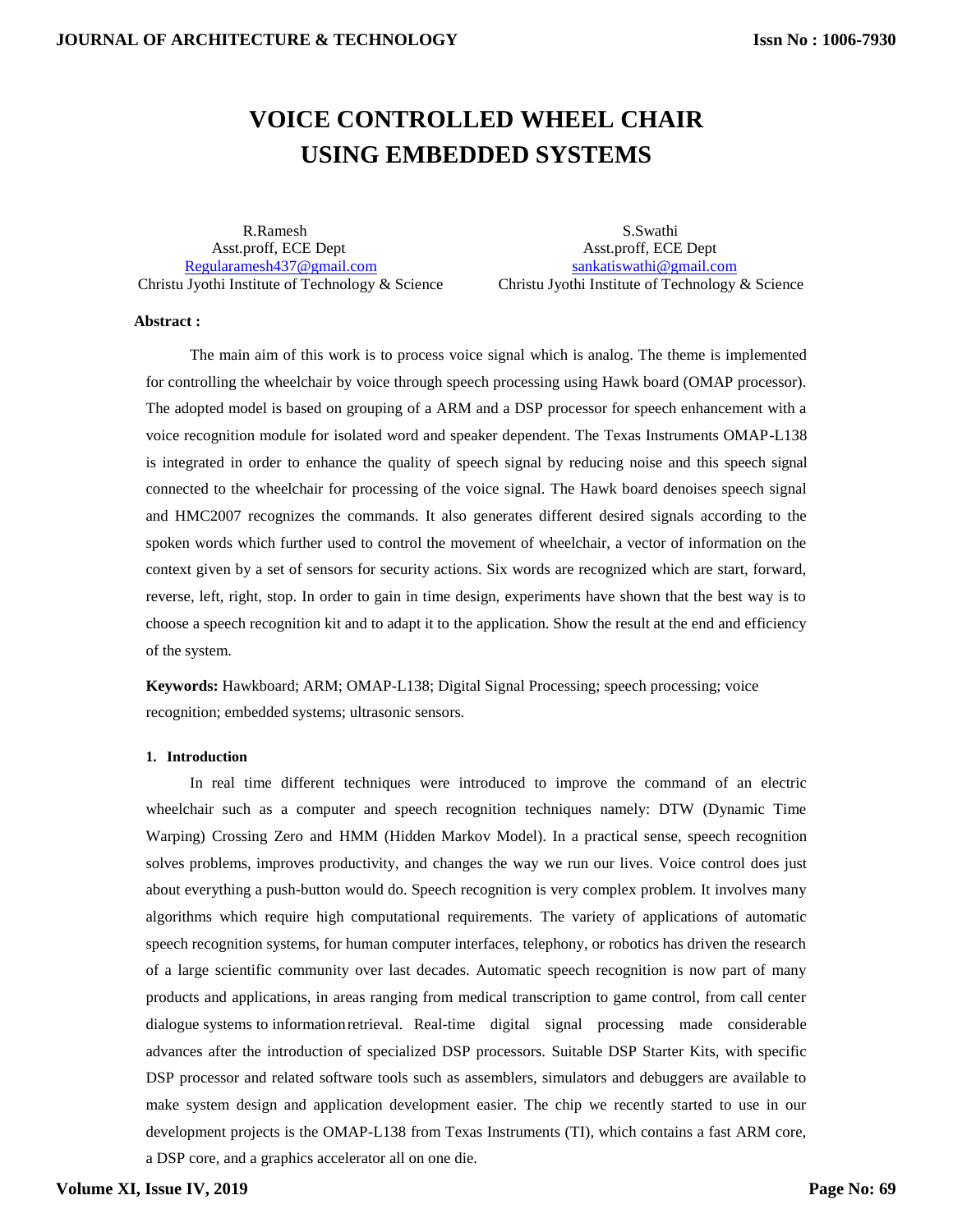This new generation of OMAP processors is officially distributed by TI, but has a large and growing online community supporting it. As this generation of processors is still fairly new, it is probable. For our purposes more suitable is a different interesting approach to development boards and follows the idea of keeping the board as simple as possible and supplying only the most needed peripheral hardware mounted on the board itself (Fig.1). Such a system has been developed for the OMAP-L138 by a open source community under the name Hawk board.



Fig. 1.Hawkboard High Level Block Diagram

The objective of this design is therefore the recognition of isolated words from a limited vocabulary using a speech recognition system from Sunrom Technologies, in the presence of stationary background noise. This application is speaker dependent. To enhance the designed system by avoiding obstacles and secure the wheelchair, a set of ultrasonic sensors for obstacle detection were used.

In the first part of this work, Matlab is extensively used to denoising. First the words are recorded from microphone using wavrecord command in Matlab. The duration of the words if 0.7seconds. Then noise in words are removed using wavelet denoising method. This wavelet denoising algorithm is implemented on ARM side in Hawkboard. In this work six words are recognized that are Start, Left, Right, Forward, Reverse and Stop using Speech Recognition System. Hawkboard processes the input voice sample, denoises it and Speech Recognition System decide what is being spoken. After the decision SRS will generate a predetermined signal for the decided word. This signal is then applied to Arduino microcontroller for the control of motors of wheelchair.

#### **2. General Description of the Designed Embedded System**

The designed system as shown in figure 2 is developed around the following components:

- Speech Recognition System based on HM2007 special processor, which is heart of the vocal command system. OMAP-L138 processor and AVR microcontroller
- A set of ultrasonic sensors to avoid collisions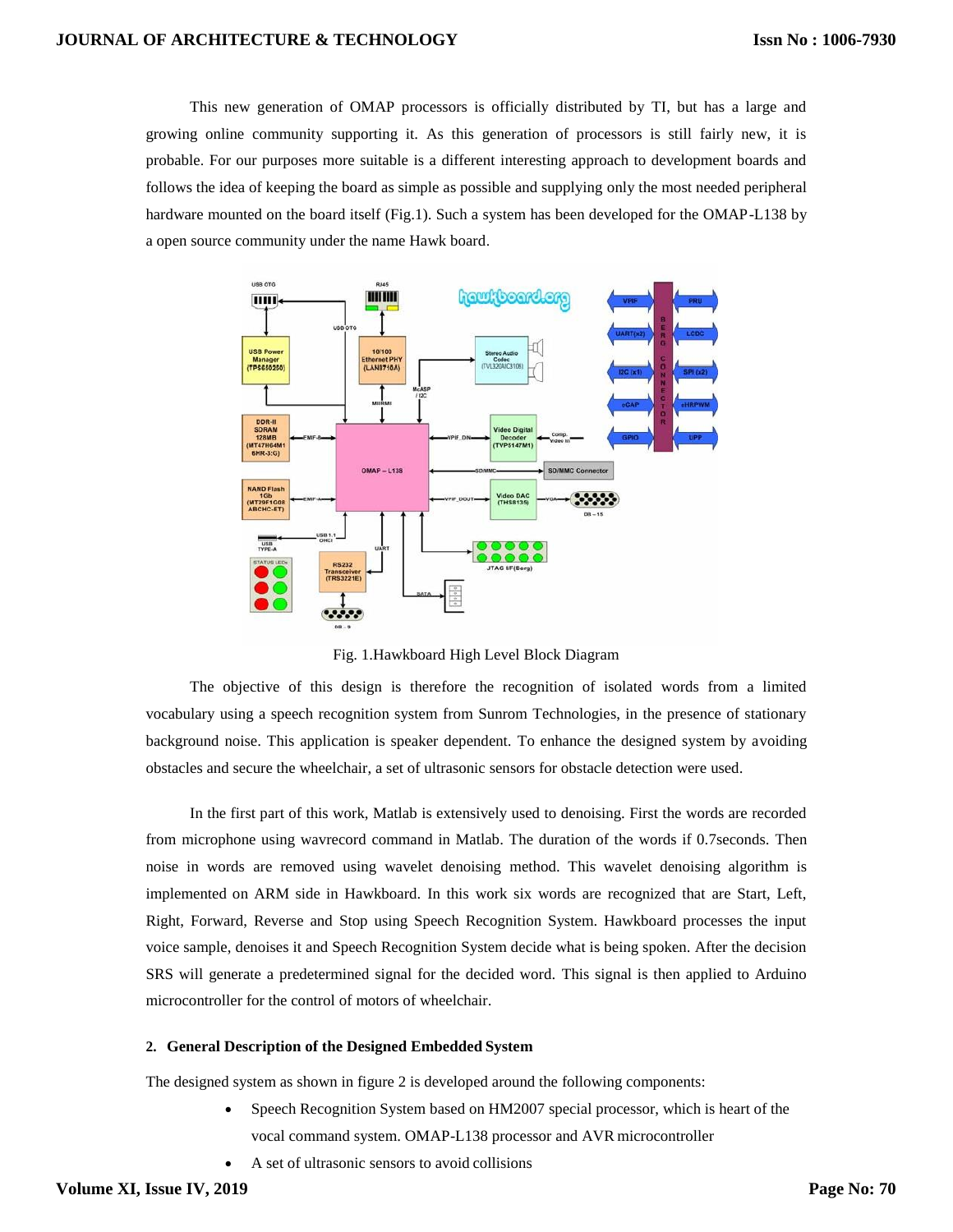

Interface card to control power circuits of the electric wheelchair

Fig. 2. Block Diagram of designed system

The system model consists of two parts. In the first part, the microphone is connected with a Hawkboard. The Hawkboard is used in the work which has one analog input and one analog output. The microphone is connected with the analog input of the Hawkboard which processes the input voice and generates denoised output. The second part, Arduino Board which is used to control the motion of motor attached with the wheelchair. In order to avoid and maintain a safe distance from obstacles, a set of ultrasonic sensors modules is installed around the wheelchair; the microcontroller selects a module and reads the information from the sensor in order to get more knowledge on the environment.

## **3. Practical Details**

For best performance, the system gives better results in a quiet environment with the speaker's mouth in close proximity to the microphone, approximately 4 to 8 cm.

#### **Hawkboard**

Unlike commercial development boards, the Hawkboard has an open source and freely supported operating system coming with a growing repository of working applications. The large and advantageous development community of Hawkboard developers can often solve a problem faster than the technical support of TI can do, although most community efforts are currently still aimed towards the Embedded Linux ARM part of the system. On top of the low price and large and fast support, the Hawkboard has another advantage: Its physical dimensions are just around 90x100 cm, making it more suitable for portable and student applications.



Fig. 3. Hawkboard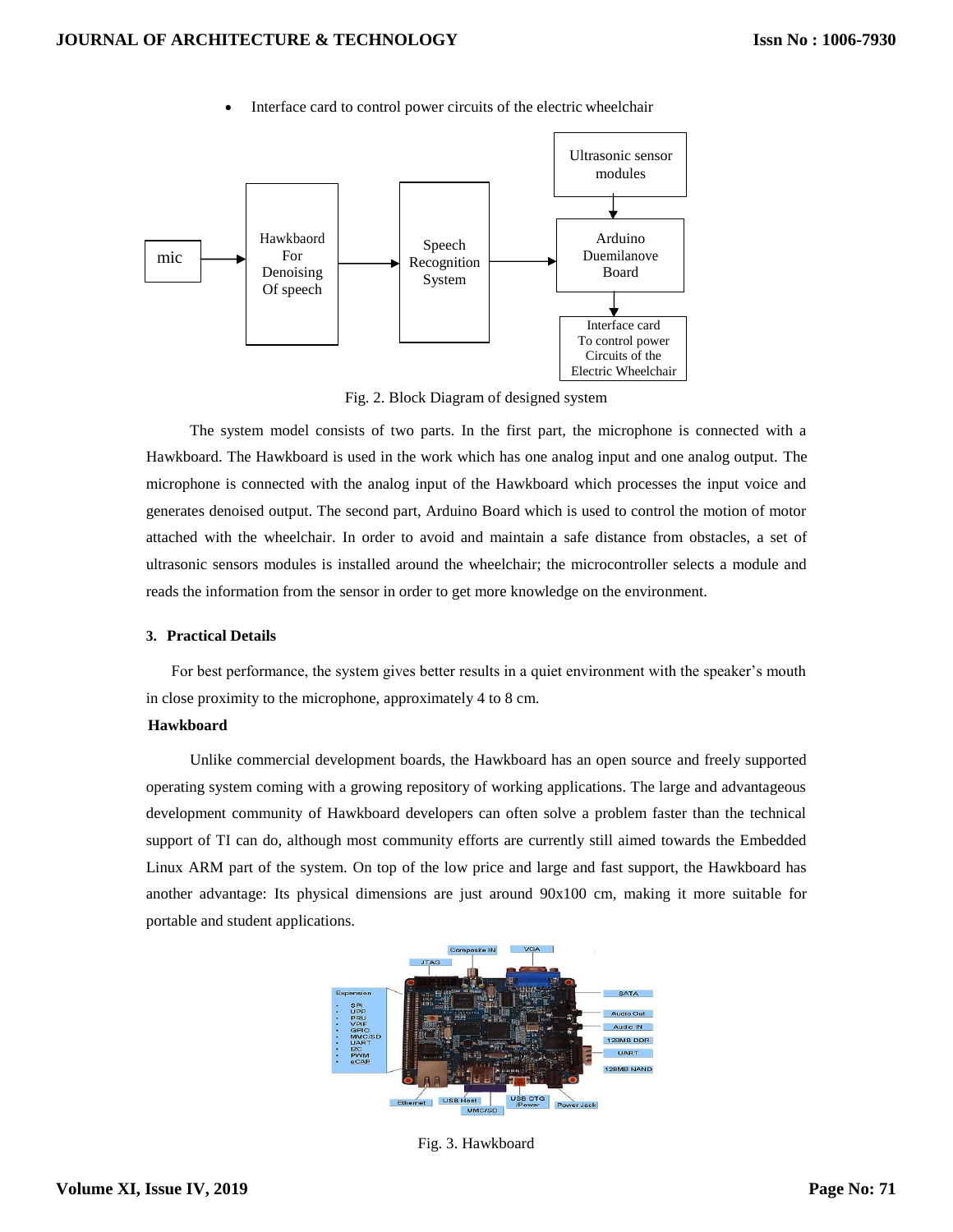The USB-powered Hawkboard is a low-cost, fan-less single board computer based on a TI OMAP-L138 dual core processor that is said to reach laptop-like performance and integrates a 300-MHz ARM926EJ-STM RISC CPU with a high-end 300-MHz C674x VLIW DSP. Additional hardware can easily be connected via USB.

## **Speech Recognition System:**

Speech Recognition System is a component from Sunrom Technologies. The speech recognition system is a completely assembled and easy to use programmable speech recognition circuit. Programmable, in the sense that you train the words (or vocal utterances) you want the circuit to recognize. This board allows you to experiment with many facets of speech recognition technology. It has 8 bit data out which can be interfaced with any microcontroller for further development. Some of interfacing applications which can be made are controlling home appliances, robotics movements, Speech Assisted technologies, Speech to text translation, and many more. The following are the features of SRS:

- Self-contained stand alone speech recognition circuit
- User programmable
- Up to 20 word vocabulary of duration two second each
- Multi-lingual
- Non-volatile memory back up with 3V battery onboard will keep the speech recognition data in memory even after power off
- Easily interfaced to control external circuits & appliances



Fig.4. Speech Recognition System

#### **Ultrasonic Sensor modules**

In order to avoid and maintain a safe distance from obstacles, a set of ultrasonic sensors modules is installed around the wheelchair; the microcontroller selects a module and reads the information from the sensor in order to get more knowledge on the environment. The module is activated by a brief pulse; it sends a signal with frequency 40 KHz pulses. The pulses reach an obstacle and then come back. The module computes the travel time of the pulses; it then generates a pulse with a width proportional to the distance from the obstacle.

#### **4. Description of the Application and Operation**

 The application is based on the development of a vocal command for Wheelchair, by means of simple vocal messages. It therefore involves denoising and the recognition of isolated words from a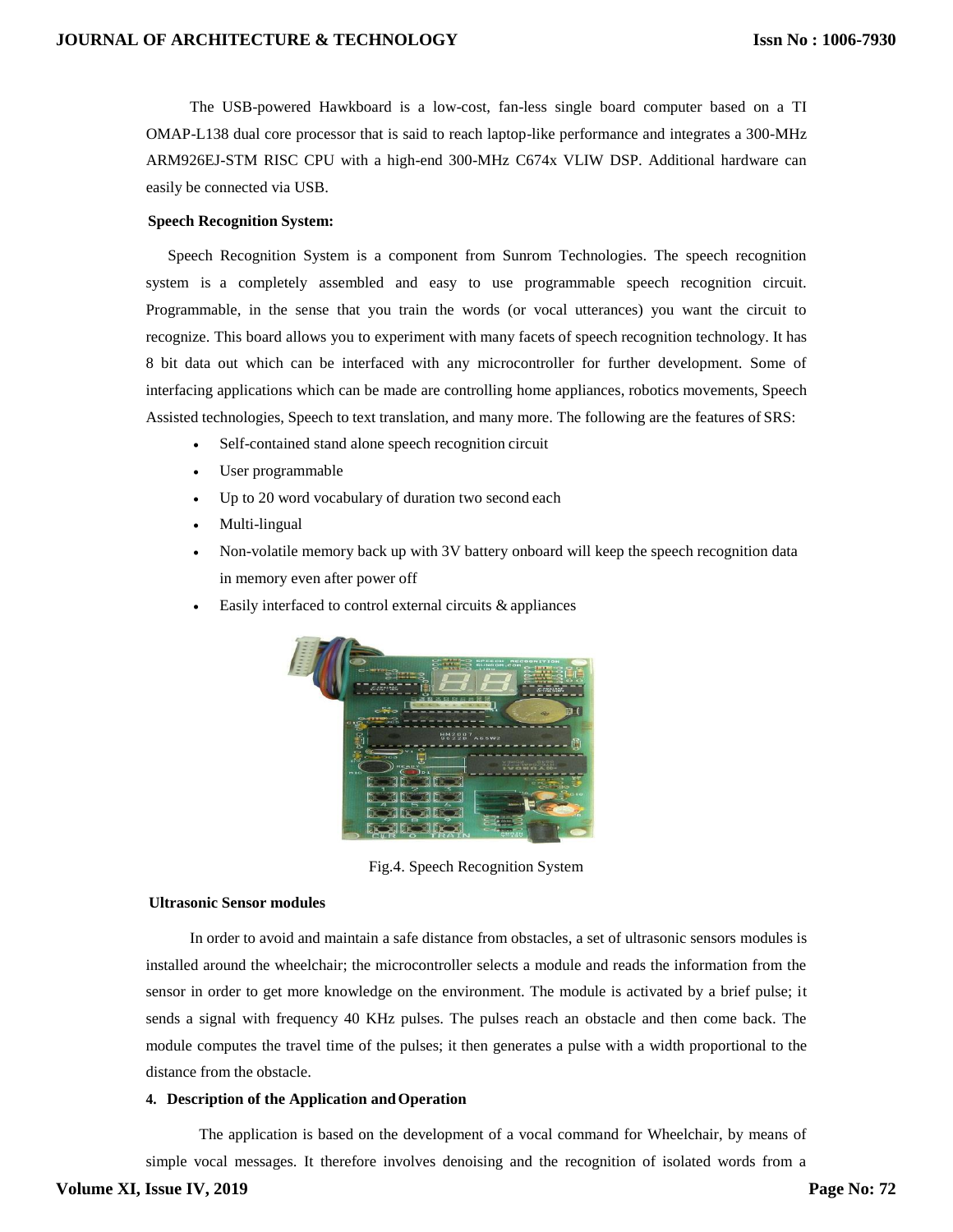limited vocabulary. The Wheelchair specifications are six commands that are necessary to control the Wheelchair: start, forward movement, backward movement, stop, turn left, turn right. The vocabulary chosen to control the system contains a total of six words. The number of words in the vocabulary was kept to a minimum both to make the application simpler and to make it easier for the user to use. In order to run a wheelchair safely and comfortably by vocal commands, a set of sensors were added to detect obstacles and avoid misleading. The developed system uses the set of ultrasonic sensor modules, the microphone will be installed.

 External noise affects the system since it is by nature in movement within the wheelchair. In designing the application, account was taken to reduce the affecting noise on the system at various movements. To do so, the external noise was recorded and spectral analysis was performed to study how to limit its effects in the recognition phase.The vocal command system works in two phases: The training phase and the recognition phase or verification phase. In the training phase, the operator will be asked to pronounce 'say' command words one by one. During this phase, the operator might be asked to repeat a word many times, especially if the word pronunciation is quite different from time to time. Once the 6 words have been used for training the system, the operator can start the second phase. The recognition phase represents the use of the system. In this phase, the system will be in a waiting state, whenever a word is detected.

#### **5. Developing Environment**

#### **Hawkboard Tool chain**

With the Hawkboard every developer faces the opportunity as well as the challenge to write applications for both the ARM Core and the TSMC320C67x+ DSP Core of its OMAP-L138 platform. But before the developer gets a chance to probe the hardware for its potential, he needs a suitable development environment to facilitate his endeavor. The ARM Core fulfills the role of a general purpose processor running various Embedded Linux Distributions like Angström, Debian, Ubuntu or even Google"s Android. With every major Linux Distribution comes a repository of open source software, allowing the user to work "out of the box" with familiar applications. In the context of signal processing the available Linux tools and APIs may be used for data acquisition and visualization by simply writing an application on a PC and subsequently compiling it for the ARM architecture. For data visualization and especially debug output we utilize the ARM itself: CodeSourcery, developer of a commercial GNU compiler collection offers with Sourcery  $G++$ Lite a free open source  $C/C++$  tool chain for ARM processors, making it relatively easy to write applications for the Linux distribution running on the OMAP-L138. The missing link between the ARM and the DSP-core is supplied by TI's DSP/BIOS-link API in a master-slave constellation. Thus the DSP/BIOS-link API is controlling the DSP from the ARM side, starting it, stopping it and feeding it with the DSP binaries.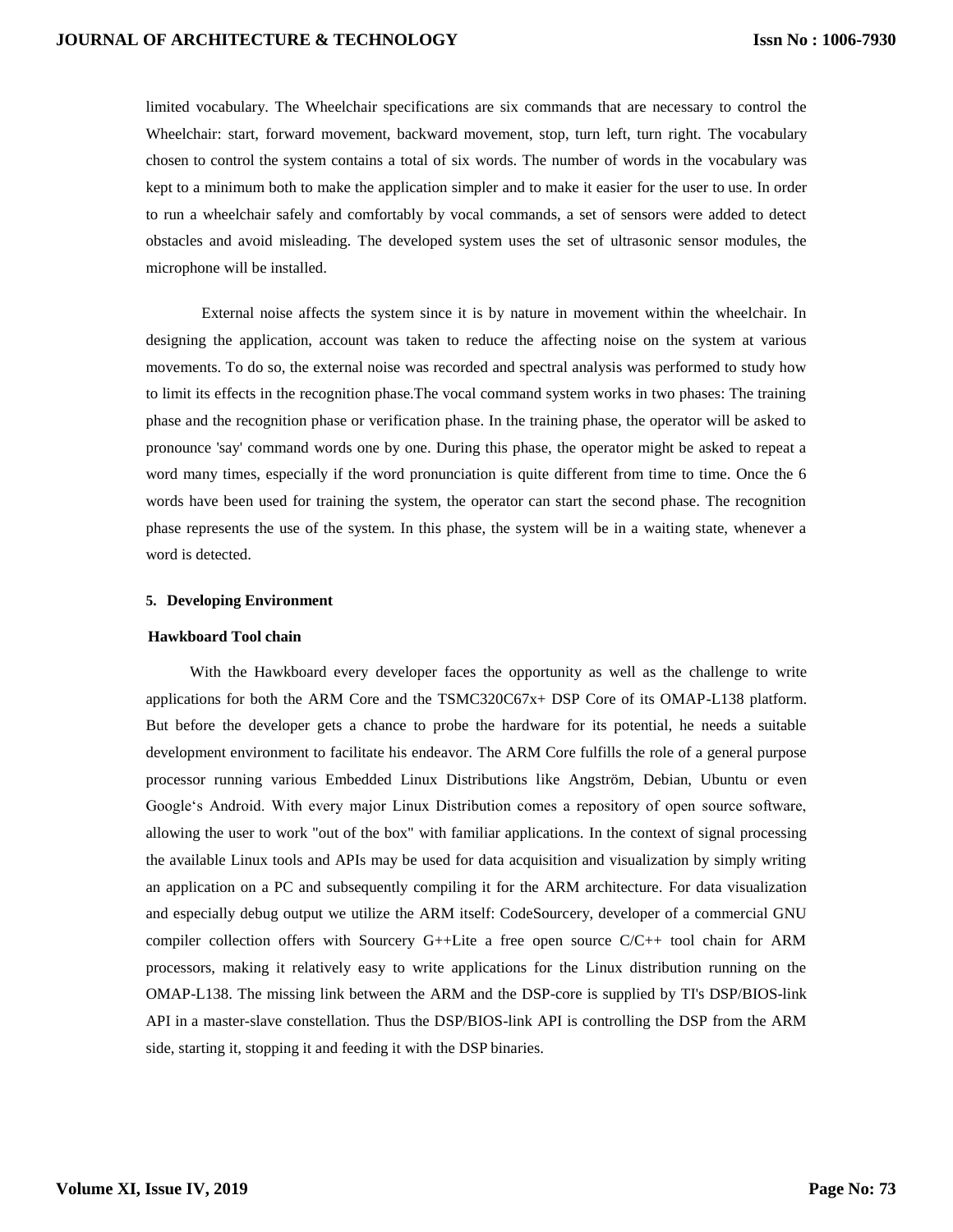# **Arduino IDE**

The Arduino microcontroller program was simulated by using Arduino IDE software as shown in Fig.6.



Fig. 6. Arduino IDE

## **Denoising Result:**

The sample words are start, forward, reverse, stop, left and right. Denoising of these words results are shown in Fig.7.